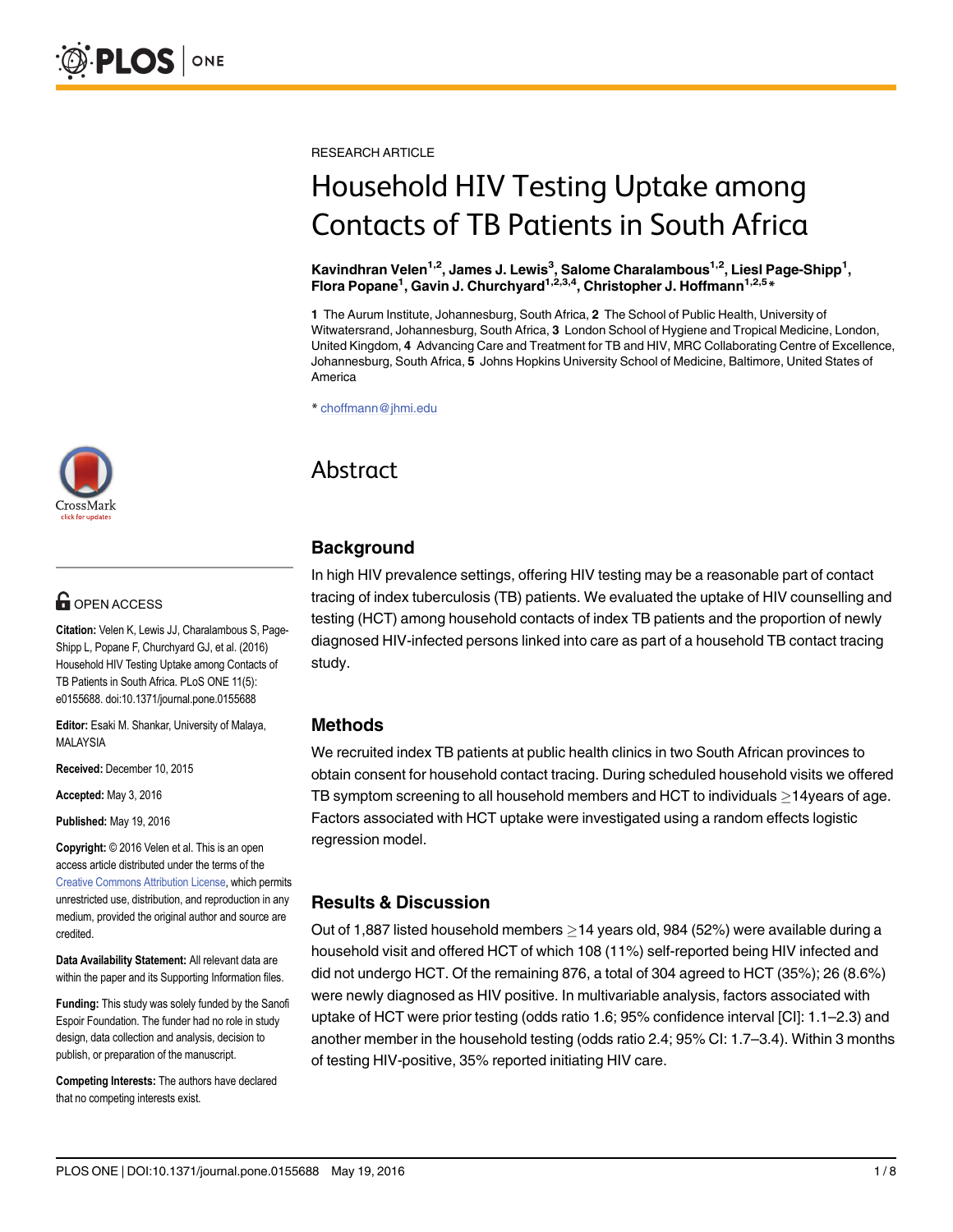## <span id="page-1-0"></span>Conclusion

HCT as a component of household TB contact tracing reached individuals without prior HIV testing, however uptake of HIV testing was poor. Strategies to improve HIV testing in household contacts should be evaluated.

#### Introduction

Achieving maximum health and prevention benefits from antiretroviral therapy (ART) requires crossing a first threshold: diagnosis of HIV-infection. In 2014 UNAIDS proposed the 90-90-90 target  $[1]$  $[1]$  proposing that by 2020 (1) 90% of all people living with HIV will know their status; (2) 90% of all people diagnosed HIV infection will receive sustained antiretroviral therapy (ART); and (3) 90% of all people receiving ART will have viral suppression. National and international funding has made HIV testing widely available in many of the parts of Africa most affected by HIV, including South Africa. In 2010 South Africa launched an ambitious campaign to perform 15 million HIV tests [[2,](#page-6-0) [3](#page-6-0)]. Despite impressive HIV counselling and testing (HCT) delivery in South Africa, 62% of HIVinfected men and 45% of HIV-infected women are unaware of their HIV status [\[3](#page-6-0)]. Efforts to achieve test and treat goals, reduce late presentation and associated morbidity, and achieve the UNAIDS 90-90-90 targets will require reaching more individuals earlier in the course of HIV infection.

Several models of HCT have been used, including facility-based, stand-alone, mobile, and household [\[4,](#page-6-0) [5](#page-6-0)]. The World Health Organization HCT guidelines currently recommend a mixed approach, deploying multiple strategies to reach individuals, especially those at highest risk for HIV  $[6]$  $[6]$ . Evidence from household testing has reported a high prevalence of undiagnosed HIV [\[7](#page-6-0)] and may provide a means to overcome two barriers: access to testing sites and perception of a low risk for HIV and low value in testing [\[8](#page-7-0)–[10\]](#page-7-0).

Household contact tracing of known index TB patients is an important TB prevention strategy in high burden settings [\[11](#page-7-0)] and provides an ideal opportunity to offer HCT during household TB contact screening. Identifying household contacts with HIV may enable more people to link into care for ART. We evaluated HCT uptake during household contact tracing among contacts of index TB patients, assessed for factors associated with the uptake of testing, and determined entry-into-care for HIV within three months of testing.

## Methods

### Ethics Statement

All aspects of this study were conducted according to the principles expressed in the Declaration of Helsinki. Human subjects research approval, including approval of the consent process and consenting documents, was granted by the University of the Witwatersrand Medical Human Subjects Research Ethics committee and the London School of Hygiene and Tropical Medicine Research Ethics Committee. Written informed consent was obtained from all participants aged 18 or older. Written (signed) assent for research participation was obtained from all participants aged 14–17 years old; following obtaining assent, written (signed) informed consent was obtained from a guardian for those participants.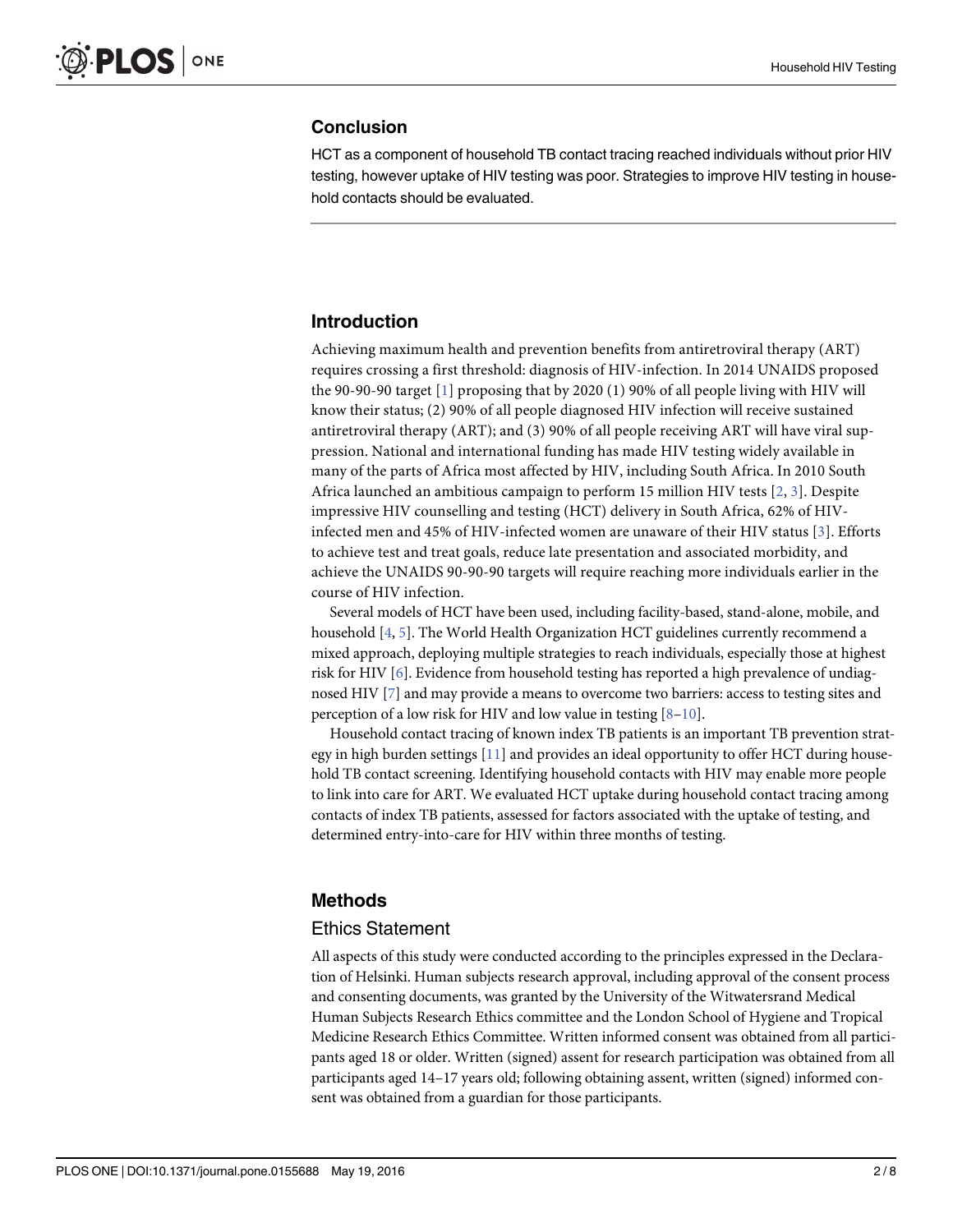## <span id="page-2-0"></span>**Setting**

The Inhibit-TB study was a cluster randomized trial designed to determine the effectiveness of adding isoniazid preventative therapy and point-of-care CD4 count testing in a contact tracing program based in rural and urban regions of South Africa. Index TB patients were recruited at public health clinics following their diagnosis with pulmonary TB. The households of consenting index TB patients were randomized to receive household contact tracing for TB and HCT plus one of three types of additional subsequent HIV or TB prevention related care packages. In addition to providing a listing of household members residing with them, the index TB patients also provided the most suitable times for which the household contacts would be available for visitation. Each household was then visited up to 3 times to accommodate the most suitable times of household contacts. We offered HCT to household contacts that were  $>$ 14 years old because they were able to consent to HIV testing without parental consent. In addition, the prevalence of undiagnosed HIV is very low among children <14 years old in South Africa thus we did not offer testing to that age group  $[3]$  $[3]$  $[3]$ . We limited this secondary analysis to the standard of care arm to eliminate concerns that additional services may have influenced HCT uptake.

## HIV counselling and testing

HCT was conducted according to the National HIV Counselling and Testing Policy Guidelines (2010) [[12](#page-7-0)] with the provision of pre- and post-test counselling and written consent for HIVtesting. HCT was performed with particular consideration on ensuring confidentiality and privacy during and after testing. A room inside the household or an area outside the dwelling was used to allow for a private counselling sessions. Point-of-care testing was done using the Alere Determine™ HIV-1/2 test. If the initial test was positive, confirmation was done using the point-of-care Trinity Biotech Uni-Gold™ Recombigen<sup>®</sup> HIV-1/2 confirmatory test. In instances where a participant was HIV negative on the confirmatory test after testing HIV-positive on the screening test, a venous blood sample was taken for laboratory ELISA analysis.

Participants who tested HIV-positive were provided referral letters to attend the health facility of their choice for HIV care. Contacts 14–17 years old who tested HIV-positive were informed of their status in the presence of the parent/guardian issuing the initial consent for study participation; this was followed by post-test counselling and a visit from a social worker. A structured questionnaire was administered to all contacts offered HCT regardless of whether they eventually tested or not. Follow-up contact was attempted for all participants who tested HIV positive to verify clinic attendance.

## Data analysis

We determined the proportion of the total household ( $\geq$ 14 years old) present at the time of the household visit, the proportion present not having tested previously or with prior HIV-negative results, and the proportion reporting HIV-positive status (repeat HCT unnecessary). The index TB household member was not included in the household testing because he or she received clinic-based provider initiated testing and counselling as part of TB care. Univariable and multivariable analysis was done using a random effects logistic regression model for HCT uptake to determine significant factors associated with uptake. Factors with a  $p<0.2$  were included in multivariable model building. We took into account the effect of household and district as random effects in the model. Factors analysed in the model included age, gender, education, income, mobile phone ownership, number of contacts living in the household, history of ever testing for HIV, index TB patient HIV status, and index TB patient on ART or cotrimoxazole. Entry into HIV care was defined as any self-reported evidence of visiting a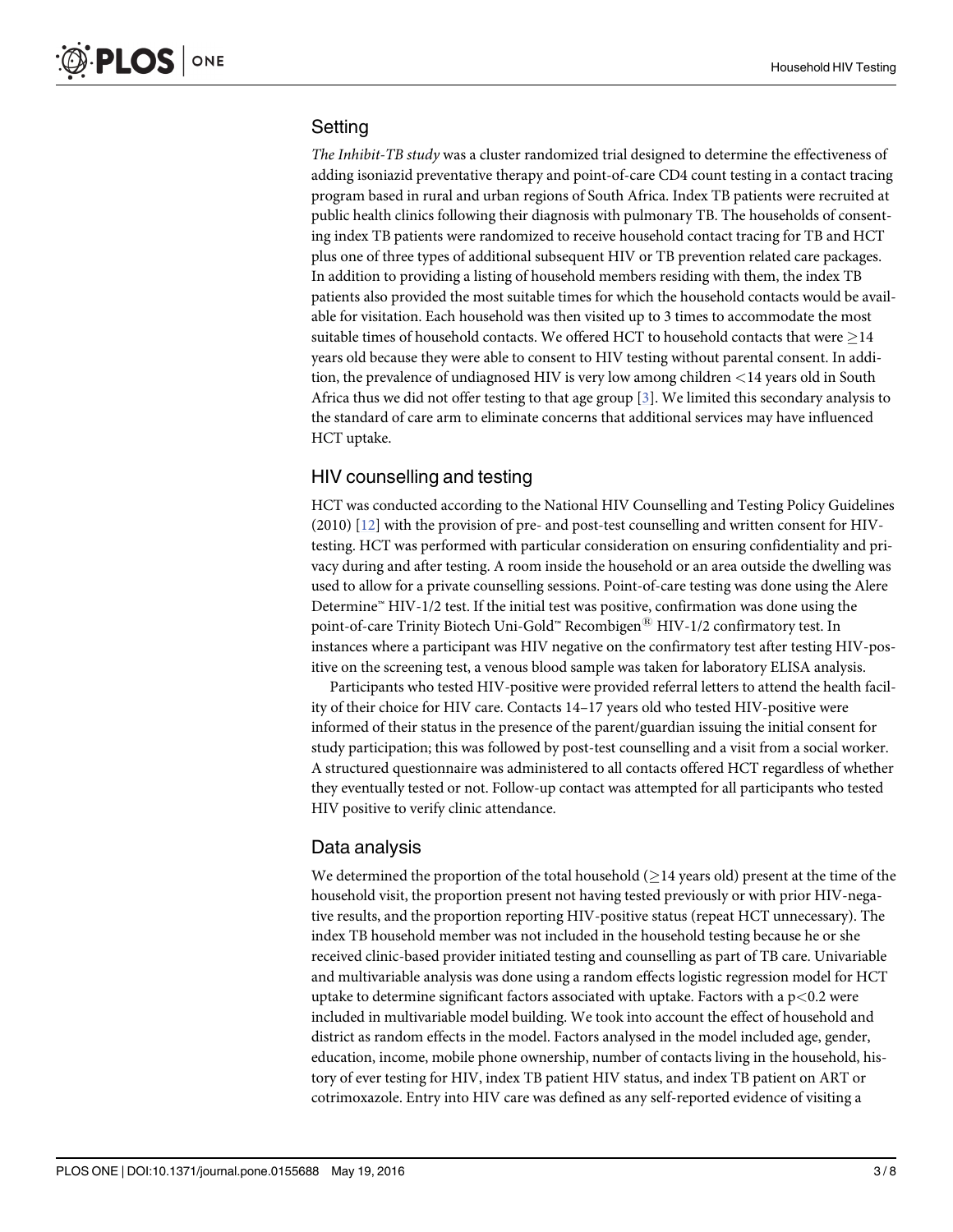<span id="page-3-0"></span>health facility subsequent to HIV diagnosis and 1) registered and give a patient number/card; or 2) blood drawn for CD4 testing; or 3) started on ART.

## **Results**

## Baseline characteristics

Between January 1, 2013 and October 29, 2014, in the standard of care arm, a convenience sample of 754 index TB patients agreed to participate representing 754 households. There were a total of 2,986 individuals listed as household members by the index TB patient, in addition to him or her, on enrolment. Of these, 1,887 were  $\geq$  14 years old, 909 were <14 years old, and 190 had an unrecorded age. Of the  $1,887 \ge 14$  years old, 775 were male (41.1%) and 1,112 were female (58.9%). During household visits, 984 (52%) household members  $>$ 14 years old were present and enrolled in the study. The median age of these participants was 30 years (interquartile range [IQR]: 21, 51); 351 (35.7%) were men and 631 (64.3%) were women (two had an unrecorded gender).

Of the 984 household members aged 14 years or older, 108 (11%) reported being HIVinfected (Fig 1). Of those not reporting being HIV-infected ( $n = 876$ ), 304 (35%) agreed to HCT (Fig 1). Women were similarly distributed among those agreeing to and declining HCT (63% versus 64%;  $Table 1$ ). The age distribution was similar between those undergoing and those declining HCT. Among those undergoing HCT, 64% reported a history of prior HCT compared to 49% among those who declined testing.

In a multivariable model, factors that were associated with the uptake of HCT were a history of previous HIV testing (odds ratio was 1.6 (95% CI: 1.1–2.3), another member in the household testing (odds ratio 2.4 (95% CI: 1.7–3.4), increased level of education, and older age [\(Table 1\)](#page-4-0).



Fig 1. Flow diagram of household contacts present at home and screened for HIV.

doi:10.1371/journal.pone.0155688.g001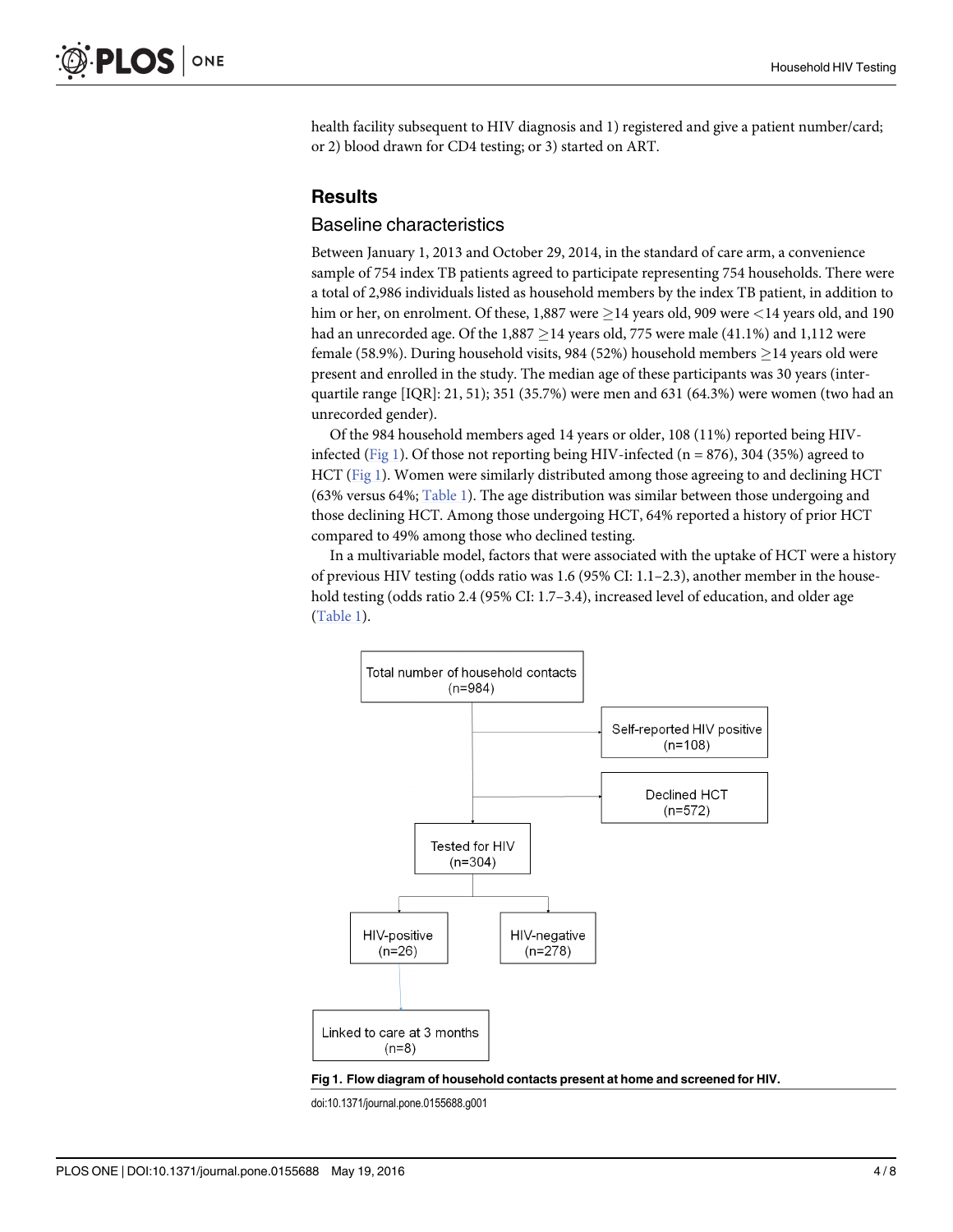#### [Table 1.](#page-3-0) Demographic characteristics of household contacts who were offered an HIV test (n = 876).

<span id="page-4-0"></span> $\mathcal{L}(\mathbb{R})$  PLOS  $|\circ\mathsf{NE}|$ 

| Characteristic                        | N (column %) | <b>Tested for HIV</b><br>$n$ (row $%$ ) | <b>Unadjusted OR</b><br>(95% CI) * | <b>Adjusted OR</b><br>(95%CI) * |
|---------------------------------------|--------------|-----------------------------------------|------------------------------------|---------------------------------|
|                                       |              |                                         |                                    |                                 |
| Gender                                |              |                                         | $p = 0.504$                        | $p = 0.229$                     |
| Men                                   | 328 (37.4%)  | 109 (33.3%)                             | $\mathbf{1}$                       | $\mathbf{1}$                    |
| Women                                 | 548 (62.6%)  | 195 (35.6%)                             | 1.13 (0.79, 1.62)                  | 1.25 (0.87, 1.79)               |
| Age (years)                           |              |                                         | $p = 0.9$                          | $p = 0.2$                       |
| $14 - 24$                             | 335 (38.2%)  | 112 (33.4%)                             | $\mathbf{1}$                       | 1                               |
| $25 - 39$                             | 201 (22.9%)  | 68 (33.8%)                              | 1.05 (0.66, 1.68)                  | 0.73(0.44, 1.21)                |
| $\geq 40$                             | 340 (38.8%)  | 124 (36.5%)                             | 1.06 (0.72, 1.58)                  | 1.15 (0.70, 1.88)               |
| <b>District</b>                       |              |                                         | p<0.001                            | $p = 0.009$                     |
| Urban/Semi-urban                      | 655 (74.8%)  | 263 (40.2%)                             | $\mathbf{1}$                       | 1                               |
| Rural                                 | 221 (25.2%)  | 41 (18.6%)                              | 0.23(0.13, 0.41)                   | 0.52(0.31, 0.86)                |
| Level of education                    |              |                                         | $p = 0.02$                         | $p = 0.03$                      |
| $\leq$ Grade 7                        | 224 (25.6%)  | 63 (28.1%)                              | $\mathbf{1}$                       | $\mathbf{1}$                    |
| Grade 8-11                            | 413 (47.1%)  | 153 (37.0%)                             | 1.65 (1.04, 2.62)                  | 1.65 (1.04, 2.61)               |
| Grade 12                              | 174 (19.9%)  | 72 (41.4%)                              | 1.97(1.13, 3.44)                   | 1.77(1.00, 3.13)                |
| Tertiary                              | 50 (5.7%)    | 13 (26.0%)                              | 0.82(0.34, 1.96)                   | 0.78(0.33, 1.84)                |
| Missing                               | 15 (1.7%)    | $3(20.0\%)$                             |                                    |                                 |
| <b>Employment status</b>              |              |                                         | $p = 0.008$                        | $p = 0.6$                       |
| Formal employment                     | 100 (11.4%)  | 49 (49.0%)                              | $\mathbf{1}$                       | $\mathbf{1}$                    |
| Self-employment                       | 21(2.4%)     | 10 (47.6%)                              | 1.06(0.31, 3.61)                   | 1.19(0.43, 3.34)                |
| Government grant                      | 197 (22.5%)  | 63 (32.0%)                              | 0.49(0.26, 0.93)                   | 0.75(0.41, 1.37)                |
| Other income                          | 64 (7.3%)    | 24 (37.5%)                              | $0.64$ (0.28, 1.47)                | 0.90(0.43, 1.88)                |
| Student                               | 170 (19.4%)  | 38 (22.4%)                              | 0.29(0.15, 0.57)                   | 0.51(0.23, 1.16)                |
| No income                             | 299 (34.1%)  | 112 (37.5%)                             | 0.56(0.31, 1.01)                   | 0.83(0.43, 1.61)                |
| Unknown                               | 25 (2.9%)    | 8 (32.0%)                               |                                    |                                 |
| Level of monthly income               |              |                                         | $p = 0.05$                         | $p = 0.2$                       |
| $<$ \$100                             | 457 (52.2%)  | 164 (35.9%)                             | $\mathbf{1}$                       | $\mathbf{1}$                    |
| $\geq$ \$100                          | 227 (25.9%)  | 97 (42.7%)                              | 1.50 (1.00, 2.23)                  | 1.42 (0.87, 2.32)               |
| Unknown                               | 192 (21.9%)  | 43 (22.4%)                              |                                    |                                 |
| Ownership of a mobile phone           |              |                                         | $p = 0.5$                          |                                 |
| No                                    | 39 (4.5%)    | $103.3\%)$                              | $\mathbf{1}$                       |                                 |
| Yes                                   | 835 (95.5%)  | 294 (96.7%)                             | 1.40 (0.51, 3.61)                  |                                 |
| History of previous HIV test          |              |                                         | p<0.001                            | $p = 0.01$                      |
| No                                    | 400 (45.7%)  | 109 (27.3%)                             | $\mathbf{1}$                       | 1                               |
| Yes                                   | 476 (54.3%)  | 195 (41.0%)                             | 2.10 (1.43, 3.08)                  | 1.59 (1.10, 2.32)               |
| Number of contacts in household       |              |                                         | $p = 0.5$                          |                                 |
| $1 - 4$                               | 693 (79.1%)  | 242 (79.6%)                             | $\mathbf{1}$                       |                                 |
| $5 - 8$                               | 159 (18.2%)  | 49 (16.1%)                              | 0.75 (0.41, 1.40                   |                                 |
| >8                                    | 24 (2.7%)    | 13 (4.3%)                               | 1.95 (0.37, 10.19)                 |                                 |
| Another household member tested today |              |                                         | p<0.001                            | p<0.001                         |
| No                                    | 506 (57.8%)  | 123 (24.3%)                             | $\mathbf{1}$                       | $\mathbf{1}$                    |
| Yes                                   | 370 (42.2%)  | 181 (48.9%)                             | 2.71 (2.02, 3.63)                  | 2.40 (1.71, 3.37)               |
| HIV status of index TB patient        |              |                                         | $p = 0.4$                          |                                 |
| Positive                              | 246 (28.1%)  | 76 (30.9%)                              | 1                                  |                                 |
| Negative                              | 539 (61.5%)  | 189 (35.1%)                             | 1.02 (0.62, 1.69)                  |                                 |
| Unknown                               | 91 (10.4%)   | 39 (42.9%)                              | 1.58 (0.74, 3.34)                  |                                 |

(Continued)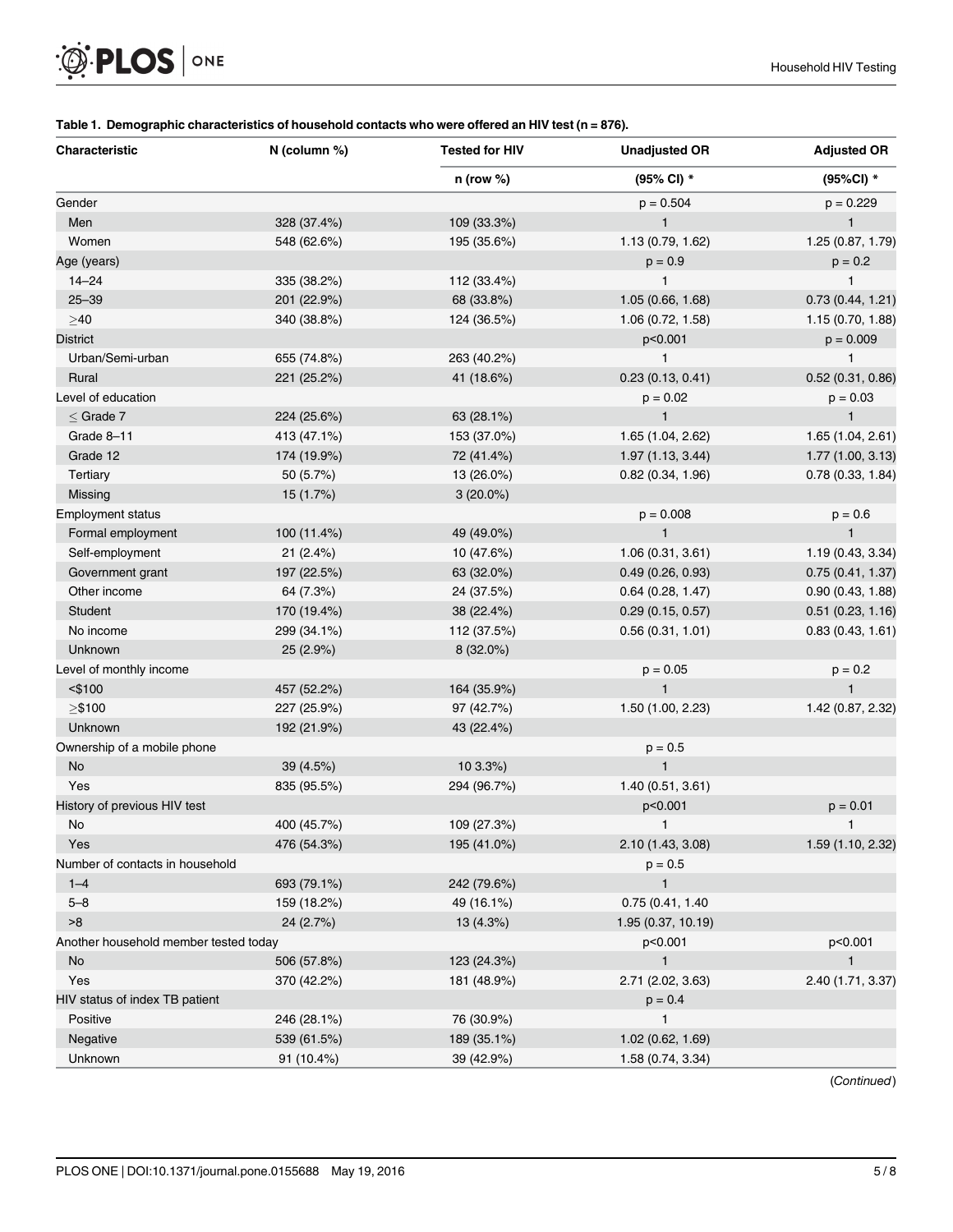## <span id="page-5-0"></span>**PLOS I** ONE

#### Table 1. (Continued)

| <b>Characteristic</b>                    | N (column %) | <b>Tested for HIV</b> | <b>Unadjusted OR</b>  | <b>Adjusted OR</b> |
|------------------------------------------|--------------|-----------------------|-----------------------|--------------------|
|                                          |              | n (row $\%$ )         | $(95\% \text{ Cl})$ * | $(95\%CI)*$        |
| Index TB patient on ART or Cotrimoxazole |              |                       | $p = 0.7$             |                    |
| <b>No</b>                                | 574 (65.5%)  | 203 (66.8%)           |                       |                    |
| Yes                                      | 302 (34.5%)  | 101 (33.2%)           | 0.92(0.59, 1.43)      |                    |
|                                          |              |                       |                       |                    |

\* adjusted for district and with a random effect for the household

doi:10.1371/journal.pone.0155688.t001

Of the 304 household members who underwent HCT, 26 (8.6%) were newly diagnosed as HIV positive and 278 were HIV negative ([Fig 1](#page-3-0)). A 3-month follow-up was successfully completed for 23/26 (88%) of the newly diagnosed HIV-infected household members; 8 (35%) reported entry-into-care.

## **Discussion**

Among all household members  $\geq 14$  years of age present during household visits and without known HIV infection uptake of HCT was 35%. Another study from South Africa reported that 55% of index TB patient contacts tested for HCT when offered [\[7](#page-6-0)]. In contrast, other household-based HCT studies, not provided as part of TB contact tracing, have achieved higher uptake  $[9, 13, 14]$  $[9, 13, 14]$  $[9, 13, 14]$  $[9, 13, 14]$  $[9, 13, 14]$  $[9, 13, 14]$  $[9, 13, 14]$ ; ranging from 69% to 98%  $[15]$ . The cause of the difference is unclear. It is plausible that community outreach and engagement activities that were part of the dedicated household HCT activities and are not feasible in TB contact tracing were a vital part of achieving a high uptake. The uptake of HCT by only 35% of household contacts highlights the challenge of integrated or "bundled" service delivery and a trade-off of lower uptake when delivering HCT as an add-on to other services compared to dedicated HCT delivery. Further HIV testing directed community or household engagement could be explored to increase HCT uptake.

We found specific characteristics associated with higher HCT uptake. There was an association within a household regarding HCT uptake suggesting that interpersonal relationships and household perceptions around HIV may have affected HCT uptake. One explanation for our finding may be that when HCT occurs in the household it is a household-level decision as well as an individual-level decision [[5,](#page-6-0) [16,](#page-7-0) [17\]](#page-7-0).

We diagnosed HIV among 26 individuals previously unaware of their status. Of these, 35% reported initiating HIV care. This proportion is consistent with some prior reports from mobile and household HCT in which 10 to 35% entered care within 3 months [[18](#page-7-0), [19](#page-7-0)]. It is less than reported from a clinic-based HCT study in which 72% were linked to care and much less than the 97% visiting an HIV clinic within 12 months of HCT in a household HCT study with a comprehensive community-based component [[20](#page-7-0), [21](#page-7-0)]. Our findings suggest that HIV diagnosis during household screening leads some, but not all, individuals to access care. We assume that multiple individual and clinic barriers contributed to low care engagement [[22](#page-7-0)]. Additional interventions such as point-of-care CD4 testing (POC CD4), home-based ART initiation, and streamed-lined HIV care service delivery may improve timely entry-into-care [\[23\]](#page-7-0).

This study has the important strength that it is a real-world examination of the success of bundling HCT with household TB contract tracing. In addition, it was conducted in rural and urban areas in two distinct provinces in South Africa. There are also several limitations to consider. First, we tested less than half of participants with unknown HIV status thus we are not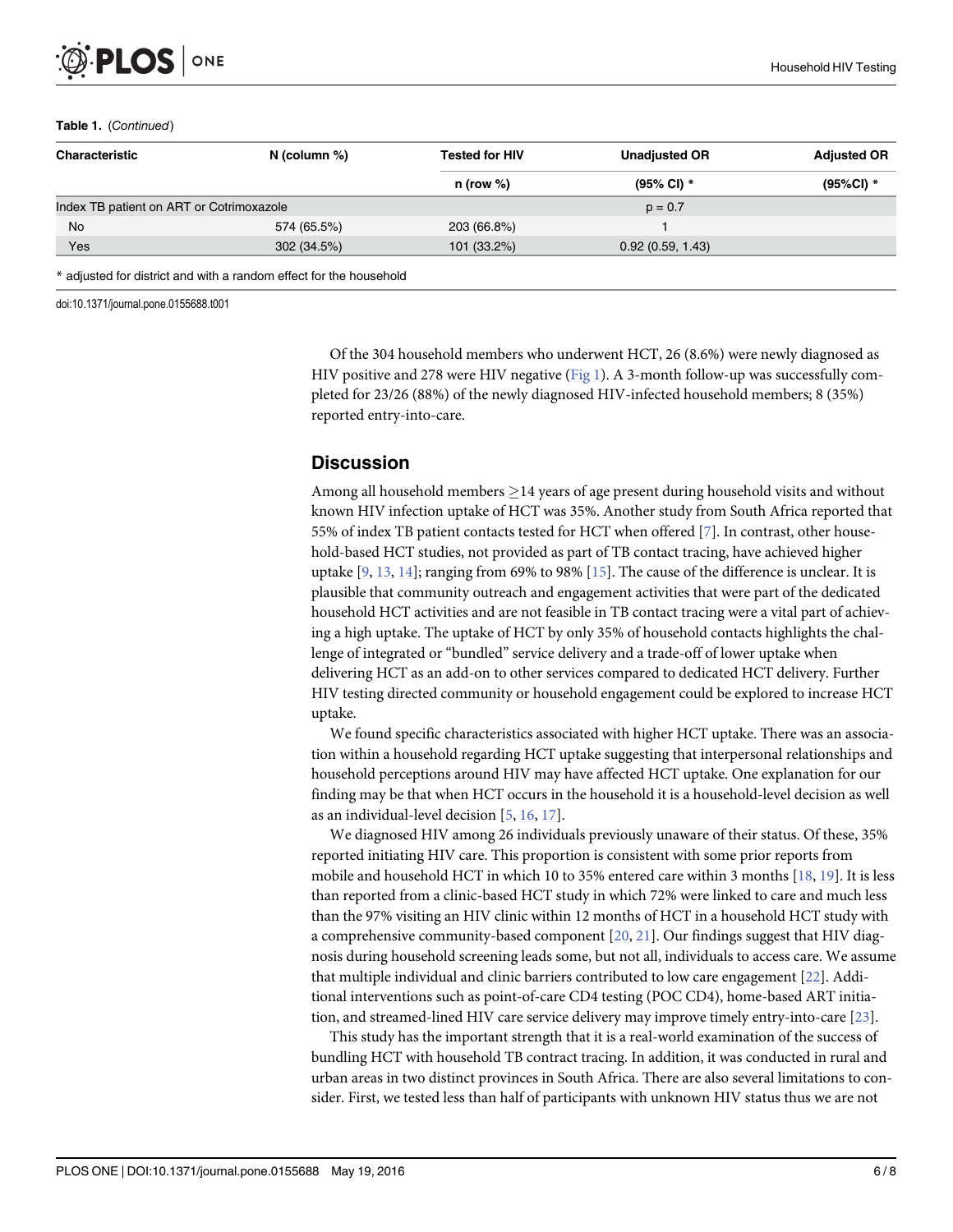<span id="page-6-0"></span>able to estimate the overall HIV prevalence. Second, we used self-report regarding HIV care entry and were unable to contact all participants who had tested HIV positive. It is possible that participants over-reported entry-into-care for HIV. Lastly, we did not offer testing to individuals who were  $\leq$  14 years old. It is possible that we missed undiagnosed HIV in this age group. However, HIV positive rates in this population group are currently very low in South Africa [3].

## **Conclusions**

Adding HIV testing to household TB contact screening may be a way to increase targeted HIV testing through bundling with already ongoing activities. However further operational research is needed to identify ways to consistently achieve high uptake. Provisions to avoid disclosure (including possibly communicating results at a later time), generating demand (through incentives or health education), or to normalize household HIV testing (through community-level activities) may help to achieve a higher uptake of HCT. Increasing timely entry into care after testing HIV-positive may require other strategies such as offering home-based ART initiation [\[24](#page-7-0)] or other approaches to community-based delivery of care. If we hope to reach 90-90-90 targets, innovation is needed for both increased targeted HIV testing and improving entry and retention in care.

## Supporting Information

[S1 File.](http://www.plosone.org/article/fetchSingleRepresentation.action?uri=info:doi/10.1371/journal.pone.0155688.s001) Household HCT Data. (CSV)

## Acknowledgments

We wish to acknowledge all the household and individual participants in this study and the staff of the primary care clinics from which index cases were recruited.

## Author Contributions

Conceived and designed the experiments: SC LP-S GJC CJH. Performed the experiments: KV LP-S FP. Analyzed the data: KV JJL CJH. Wrote the paper: KV JJL SC LP-S FP GJC CJH.

## References

- [1.](#page-1-0) UNAIDS. 90-90-90 An ambitious treatment target to help end the AIDS epidemic. Geneva, Switzerland: 2014.
- [2.](#page-1-0) Massyn N, Day C, Peer N, Padarath A, Barron P, English R, et al. The District Health Barometer 2013/ 2014. Durban: Health Systems Trust; 2014.
- [3.](#page-1-0) Shisana O, Rehle T, Simbayi LC, Zuma K, Jooste S, Zungu N, et al. South African National HIV Prevalence, Incidence and Behaviour Survey, 2012. Cape Town: HSRC Press; 2014.
- [4.](#page-1-0) Mabuto T, Latka MH, Kuwane B, Churchyard GJ, Charalambous S, Hoffmann CJ. Four Models of HIV Counseling and Testing: Utilization and Test Results in South Africa. PloS one. 2014; 9(7):e102267. Epub 2014/07/12. doi: [10.1371/journal.pone.0102267](http://dx.doi.org/10.1371/journal.pone.0102267) PMID: [25013938](http://www.ncbi.nlm.nih.gov/pubmed/25013938); PubMed Central PMCID: PMCPMC4094499.
- [5.](#page-1-0) Lugada E, Levin J, Abang B, Mermin J, Mugalanzi E, Namara G, et al. Comparison of home and clinicbased HIV testing among household members of persons taking antiretroviral therapy in Uganda: results from a randomized trial. Journal of acquired immune deficiency syndromes (1999). 2010; 55 (2):245–52. Epub 2010/08/18. PMID: [20714273.](http://www.ncbi.nlm.nih.gov/pubmed/20714273)
- [6.](#page-1-0) Organization WH. Service delivery approaches to HIV testing and counselling (HTC): A strategic HTC programme framework. Geneva, Switzerland: World Health Organization, 2012.
- [7.](#page-1-0) Shapiro AE, Variava E, Rakgokong MH, Moodley N, Luke B, Salimi S, et al. Community-based targeted case finding for tuberculosis and HIV in household contacts of patients with tuberculosis in South Africa.